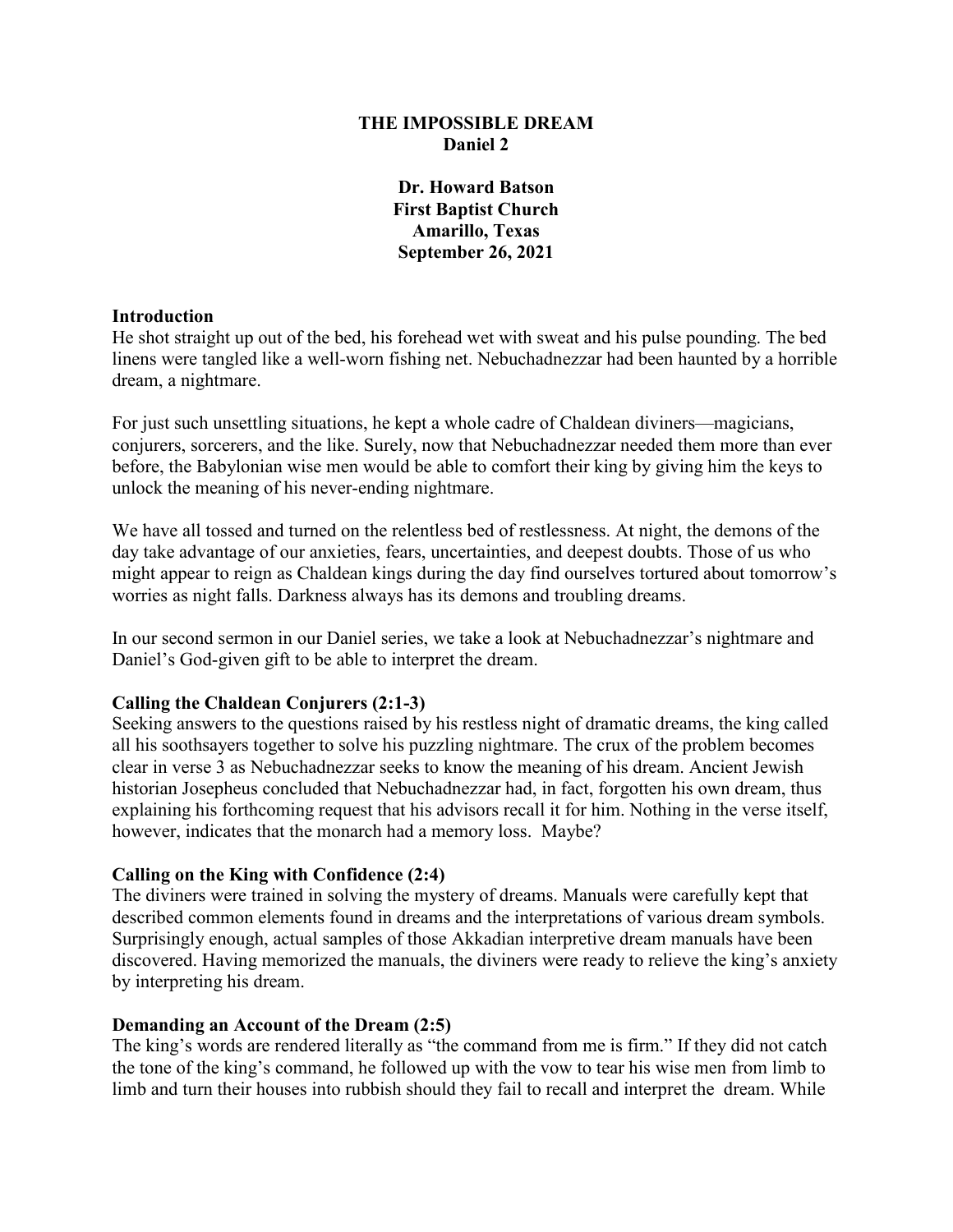many megalomaniacal potentates might bluff with empty threats, Nebuchadnezzar's history demonstrates that he was to be taken seriously. For example, his harsh treatments of King Zedekiah (2 Kings 25:7), two Jewish rebels (Jeremiah 29:22), and Daniel's three friends (Daniel 3) prove that he would have no qualm about carrying out his cruel threat on his counselors. The reason for the king's ridiculous demand that the diviners tell him his own dream was clear: He wanted to be able to verify their interpretation of his nightmare based upon their ability to also reveal the contents of his dream.

## **Negotiating with Nebuchadnezzar (2:6-9)**

Fair negotiations take place when both parties are of equal power. In this particular incident, the diviners were desperate because the king was absolute in both his power and authority. The alternative to being dismembered by the megalomaniacal king was the promise of great rewards if they both recalled and interpreted his nightmare. Otherwise, the king realized how easy it would be for the diviners to conspire concerning the interpretation of his dream, assuring him of the accuracy of their fanciful interpretation until such a time as the political winds were blowing in a different direction.

## **Confessing Chaldeans (2:10-11)**

Perhaps the apex of the problem emerges as the pagan soothsayers actually proclaimed the truth: There was no human on earth, magician or otherwise, who could recall the contents of the king's dream. The sages and soothsayers had only been taught how to interpret dreams, not how to reveal them. The Chaldeans continued their confession as they declared that one would have to be a "god" dwelling beyond mortal flesh in order to be able to meet the king's demands.

What is interesting about the Chaldean confession, however, is the fact that they did not even imagine a scenario by which their Babylonian gods could empower them to deliver the contents of the king's dream. They simply assumed that their gods were either incapable or unwilling to help. The prophet Isaiah predicted a day when Babylon would be absolutely helpless, as her astrologers and enchanters were impotent before the powers that crushed them:

Stand fast now in your spells and in your many sorceries with which you have labored from your youth; perhaps you will be able to profit, perhaps you may cause trembling. You are wearied with your many counsels; let now the astrologers, those who prophesy by the stars, those who predict by the new moons, stand up and save you from what will come upon you. Behold, they have become like stubble, fire burns them; they cannot deliver themselves from the power of the flame; there will be no coal to warm by nor a fire to sit before! (Isaiah 47:12-14).

### **Looking for Daniel (2:12-16)**

Unfortunately, the true tragedy of the narrative unfolds. Though Daniel and his friends had not even heard the king's demand to both proclaim and interpret his nightmare, they would receive the king's wrath—death penalty—as would all the king's counselors throughout the land.

Verse 13 is in a participle form, meaning it could be translated "beginning to execute," implying that some of the sages were already beginning to be killed. Thus, the writer raised the tensions in the narrative as we wonder if Daniel and his friends will be next.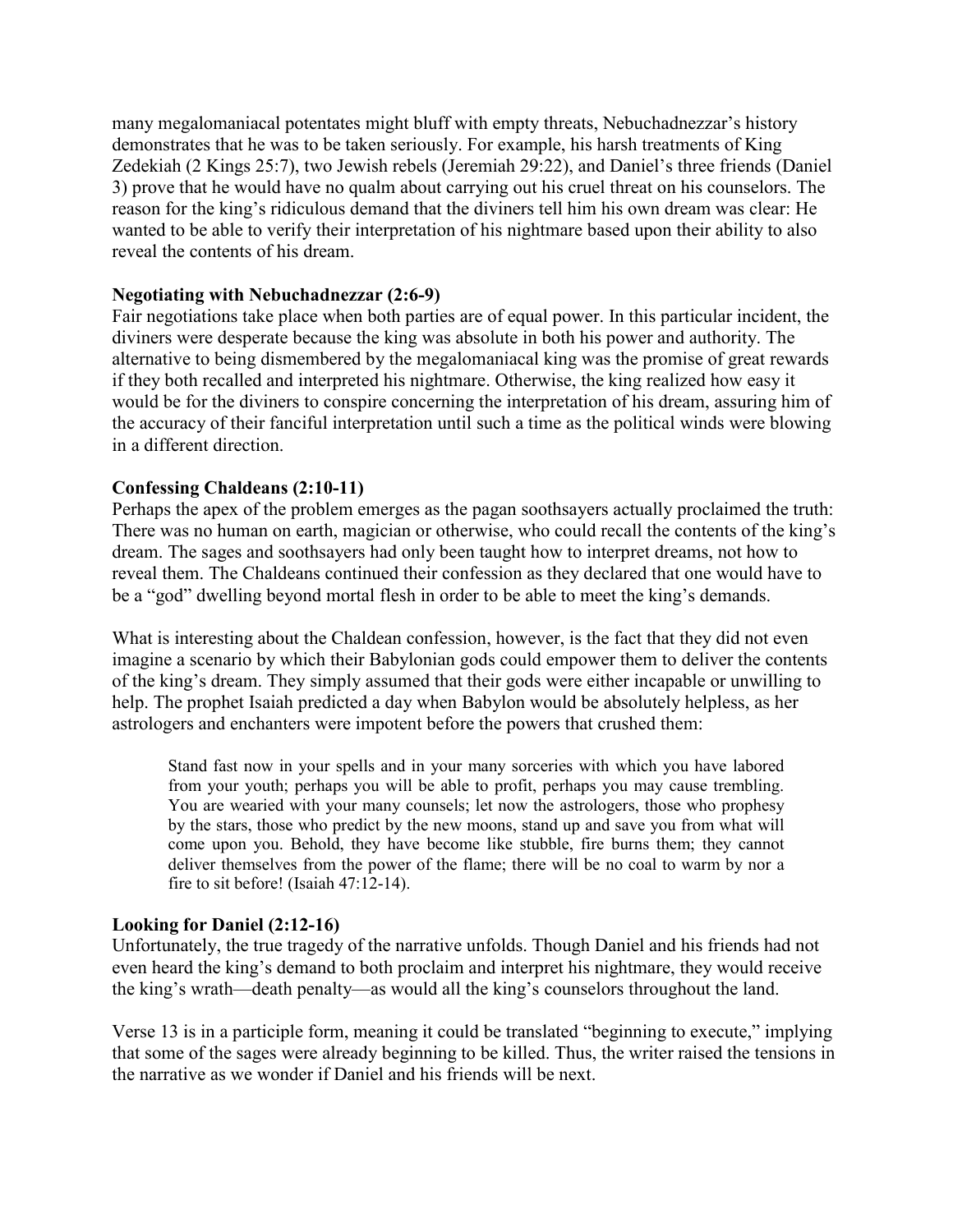Again, the Judeans (Daniel and his friends) were not involved in the king's request for the recall and interpretation of his dream. This may be another indication that they were still involved in their training program—associated with the sages but not yet advanced enough to be given the chance to interpret for the king.

Daniel acted wisely, and yet candidly, when he spoke to Arioch, the captain of the king's bodyguard, who had come to carry out the death sentence against the Judeans. Daringly enough, Daniel went in to the king despite the fact that all of the king's servants knew that if any man or woman entered the king's inner court without being called, he or she was most likely to be put to death (Esther 4:11).

# **Praying for Compassion (2:17-18)**

Before Daniel was able to declare the dream to the king (see 1:17), he asked his three friends to pray, requesting that the "God of heaven" be compassionate upon him as he endeavored to master the king's mysteries. Daniel's friends are once again called by their Hebrew names, which speak to the power of God. Hannaniah means "Yahweh is gracious"; Mishael means "Who is what God is?"; and Azariah means "Yahweh will help." The careful reader should not miss that in calling his friends by their Hebrew names, Daniel was already declaring that his God—who is above all other gods—will deliver. Masterfully, this point is further made by the fact that their Hebrew names disappear after this passage.

Daniel's request was clear: "Plead for mercy." Here, God is called the "God of heaven," a name most frequently used for Yahweh in portions of the Bible that occur after the Babylonian exile (Ezra 1:2; 6:10; 7:12, 21; Nehemiah 1:4-5; 2:4). It was the title by which the Persians recognized the God of Israel (see Cyrus' decree in Ezra 1:2).

# **Making Known the Mystery (2:19-23)**

In verse 19, we learn that the *raz* (mystery) is revealed to Daniel. This word indicates something that cannot be ascertained through conventional wisdom or reason. Such a mystery can only be solved by divine revelation.

Daniel responded to the revelation with a song of thanksgiving. In his song, Daniel highlighted two aspects of God's character that play a pivotal role in this saga: (1) Despite the fact that Babylon and Nebuchadnezzar appear to have all power, God himself, in fact, holds all authority; and (2) God is wise, and he alone dispenses all wisdom. Most importantly, we must not miss the fact that Daniel tipped his hat in regard to the dream's interpretation when he said in verse 21, "[God] changes the times and the epochs; he removes kings and establishes kings; he gives wisdom to wise men and knowledge to men of understanding." Daniel was making clear that God alone governs the different eras and events of human history and is able to change them at will.

# **Delaying the Destruction (2:24-25)**

Relief is welcomed in the narrative as Daniel received both the dream and its interpretation, and, thus, there is no need to destroy the "wise men of Babylon." Having already secured his own salvation by delivering the dream, Daniel was still concerned for others, as he requested that even the pagan wise men not be destroyed. While Daniel was thinking about others, Arioch was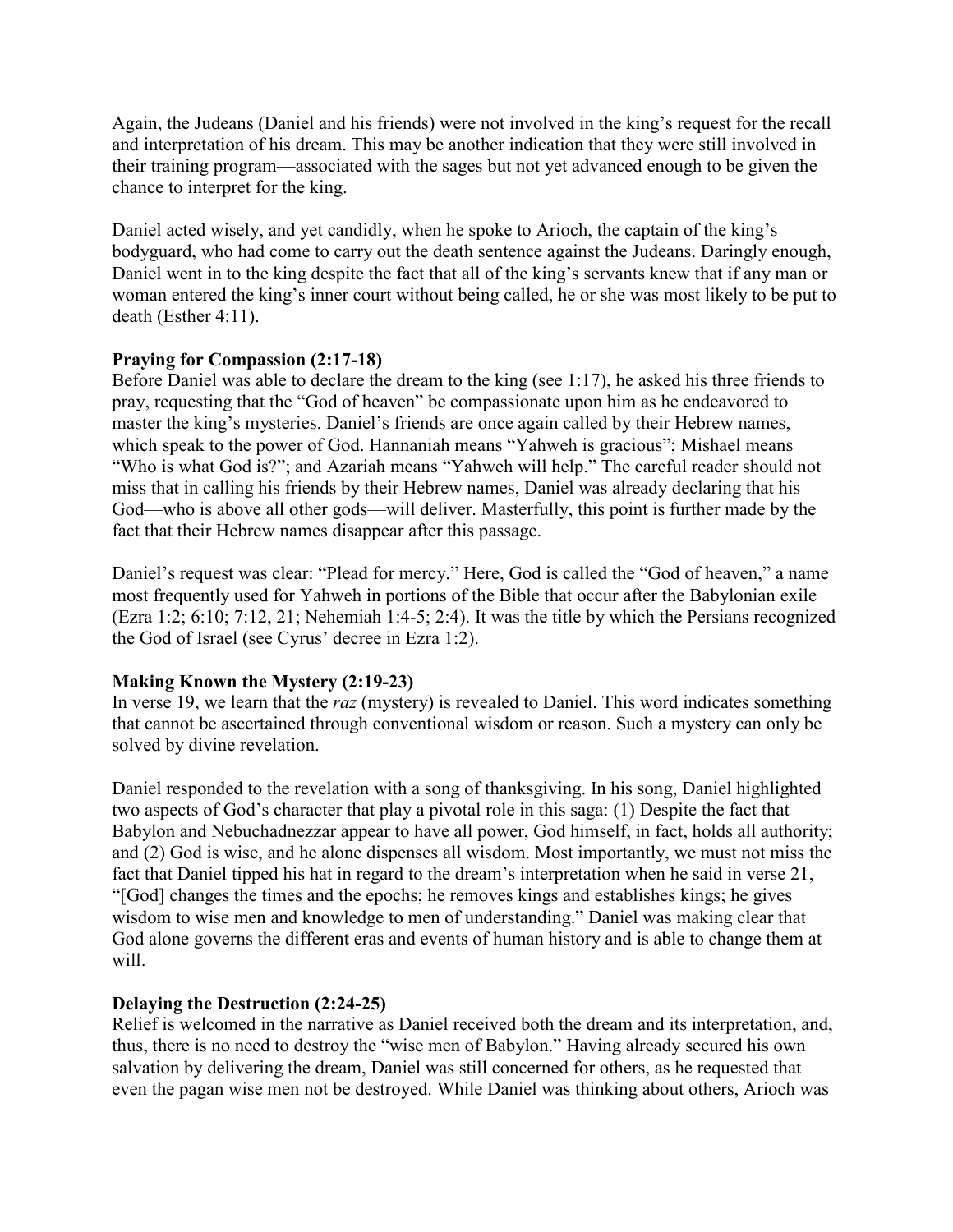making sure that he himself gets credit for the solution to the king's unsolved mystery: "**I** have found a man among the exiles from Judah who can make the interpretation known to the king!" (v. 25).

## **Recognizing God's Revelation (2:26-30)**

The set-up is spectacular. Daniel began rather discouragingly by telling the king that no one on earth, even the wisest of persons, could possibly know the contents of the dream. At first, Daniel's concession sounded like that of the other, clueless wise men. But then Daniel declared, "However, there is a God in heaven who reveals…." In fact, with this declaration Daniel gives us the supreme theme of the book, maybe even the greatest word of the Bible: God reveals.

Ultimately, of course, God reveals in the person of his Son, Jesus Christ. We read in the book of Hebrews, "God, after He spoke long ago to the fathers in the prophets in many portions and in many ways, in these last days has spoken to us in His Son, whom He appointed heir of all things, through whom also He made the world. And He is the radiance of His glory and the exact representation of His nature, and upholds all things by the word of His power. When He had made purification of sins, He sat down at the right hand of the Majesty on high…" (Hebrews 1:1- 3).

At last, Nebuchadnezzar's nightmare has been solved. The puzzle has been pieced together—not by Daniel, but by Daniel's God, the God of heaven!

The dream and the interpretation were both from God, most of which is now factual history. And the best is yet to come.

# **The Statue (2:31-33)**

Doing what the Chaldean sages could not, Daniel declared the king's dream with clarity. In the dream, the king saw a gargantuan statue, one of extraordinary splendor. In ancient near-Eastern dreams, gigantic figures were a frequent theme.

Nebuchadnezzar's nightmare contained a statue made with a casting of a combination of different metals. While the layered metals seem odd to our sensibilities, statues built in Babylon and Persia often contained a combination of precious metals including bronze and iron joined and covered with gold and silver.

While the text itself makes no mention of the monetary value of the various metals, the careful reader will quickly note that the value of the metals employed in making the statue decline in value from head to toe; the head is cast out of fine gold while the feet are a combination of iron and common clay. Although many modern translations describe the statue as "awesome" (v. 31), a better translation would be "dreadful." Taken as a whole, the various metals suggest a combination of both costliness and strength. Yet, as we cast our eyes to the bottom, to the feet, we realize that the brittle clay represents vulnerability in what would otherwise be a foreboding figure for any nightmare. Surely this statue anticipates the statue to be formed by Nebuchadnezzar himself in chapter 3.

# **The Stone (2:34)**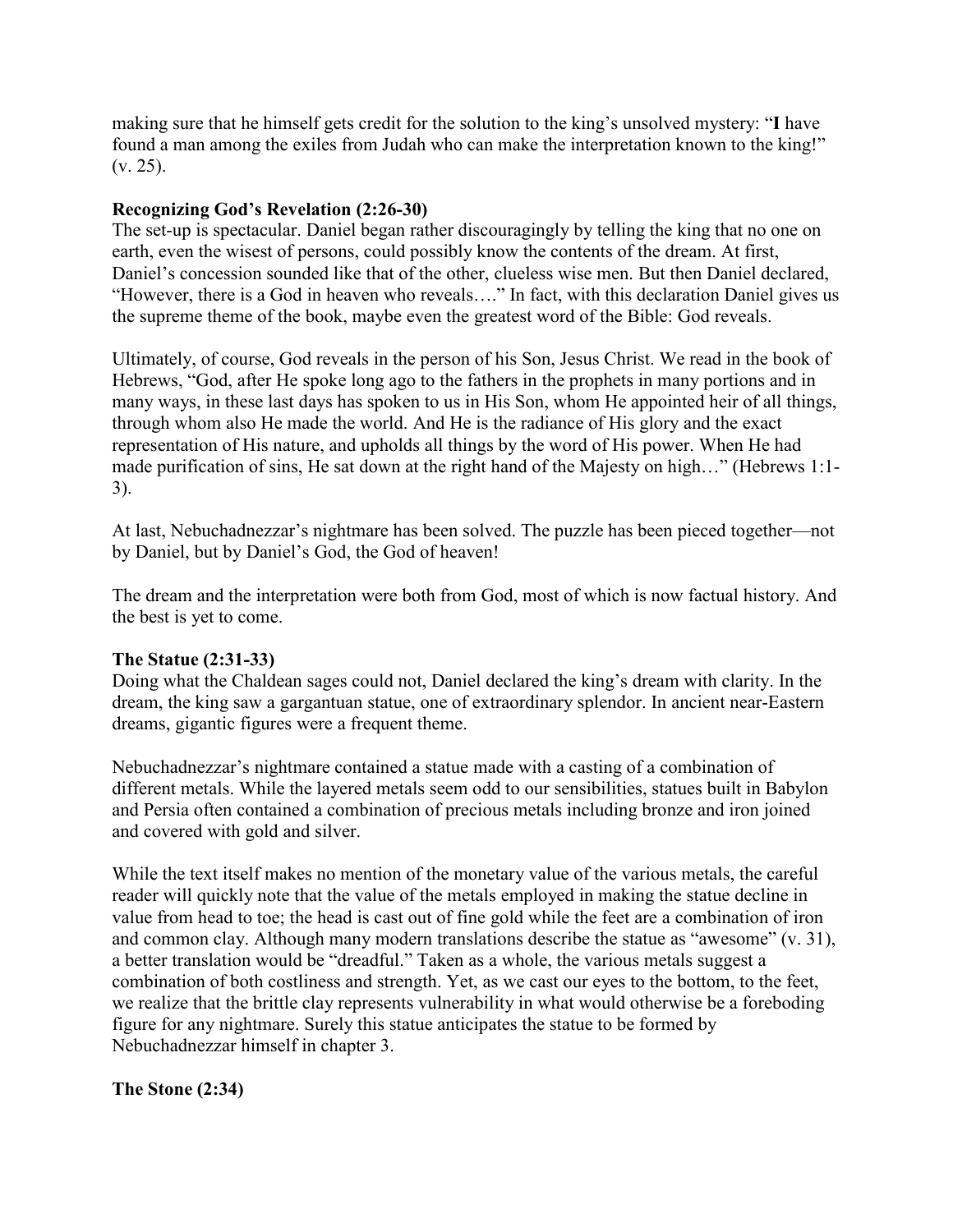Two characters create the plot in Nebuchadnezzar's nightmare—the statue and the stone. The stone does not represent something created, as it was "cut out without hands." All cosmic elements are divided between the created and the creator. Therefore, we can conclude with some confidence that the stone represents the creator himself. The plot unfolds as the stone strikes the statue's one point of vulnerability, the clay feet. David's smooth stone, which struck the armorcovered giant, comes to mind. In David's case, of course, the vulnerable target point was the head and not the feet.

# **The Chaff (2:35)**

As the stone struck the feet, the entirety of the statue was demolished. The crushing was so comprehensive that all the precious metals were simultaneously broken apart into chaff-like particles which were simply blown away by the wind, leaving no trace of the once-fearsome figure. Surprisingly, the striking stone was transformed into an enormous mountain capable of filling the whole earth.

# **The Interpretation (2:36-45)**

Daniel, apparently, was not above using a little flattery in revealing the mysteries of the megalomaniacal king's dream. He began his interpretation by describing Nebuchadnezzar as the "king of kings, to whom the God of heaven had given the kingdom, the power, the strength and the glory." "King of kings," a superlative title, was also applied to Nebuchadnezzar in Ezekiel 26:7. It was used, likewise, as a title for Persian monarchs.

Despite Daniel's kind words to the king, however, we must not miss Daniel's central message: God is the maker and breaker of kings and kingdoms. Already in his song of thanksgiving, Daniel had declared that God "removes kings" and "establishes kings" (v. 21). Now, though packaged in praise, Daniel was communicating, once again, that Nebuchadnezzar held power only as a gift from the God of heaven. God himself gave Nebuchadnezzar his kingdom, power, strength and glory (v. 37). Lest the reader miss Daniel's message, he repeated it again in verse 38, where he restated that he (the God of heaven) had placed all creatures under the rule of the king. Thus, because of God's own choosing, Nebuchadnezzar was, for the moment, the head of gold (v. 38). Great debate exists, however, concerning the identity of the other kings/kingdoms in Nebuchadnezzar's nightmare.

While we should not miss the overarching message that God is sovereign and kingdoms rise and fall, we will attempt to deal, nonetheless, with the details concerning the identity of the future kingdoms. Below are two interpretive schemes that represent the two most common readings of the kingdoms of Nebuchadnezzar's nightmare.

| Elements of the     | Scheme 1                         | Scheme 2                         |
|---------------------|----------------------------------|----------------------------------|
| Dream               |                                  |                                  |
| Head of Gold        | Nebuchadnezzar/Babylonian Empire | Nebuchadnezzar/Babylonian Empire |
|                     | $(605-539 B.C.)$                 |                                  |
| Arms and chest of   | Medo/Persian Empire              | Medo Empire                      |
| silver              | $(539-331 B.C.)$                 |                                  |
| Belly and thighs of | Greek Empire                     | Persian Empire                   |

**Five kingdoms of Nebuchadnezzar's nightmare**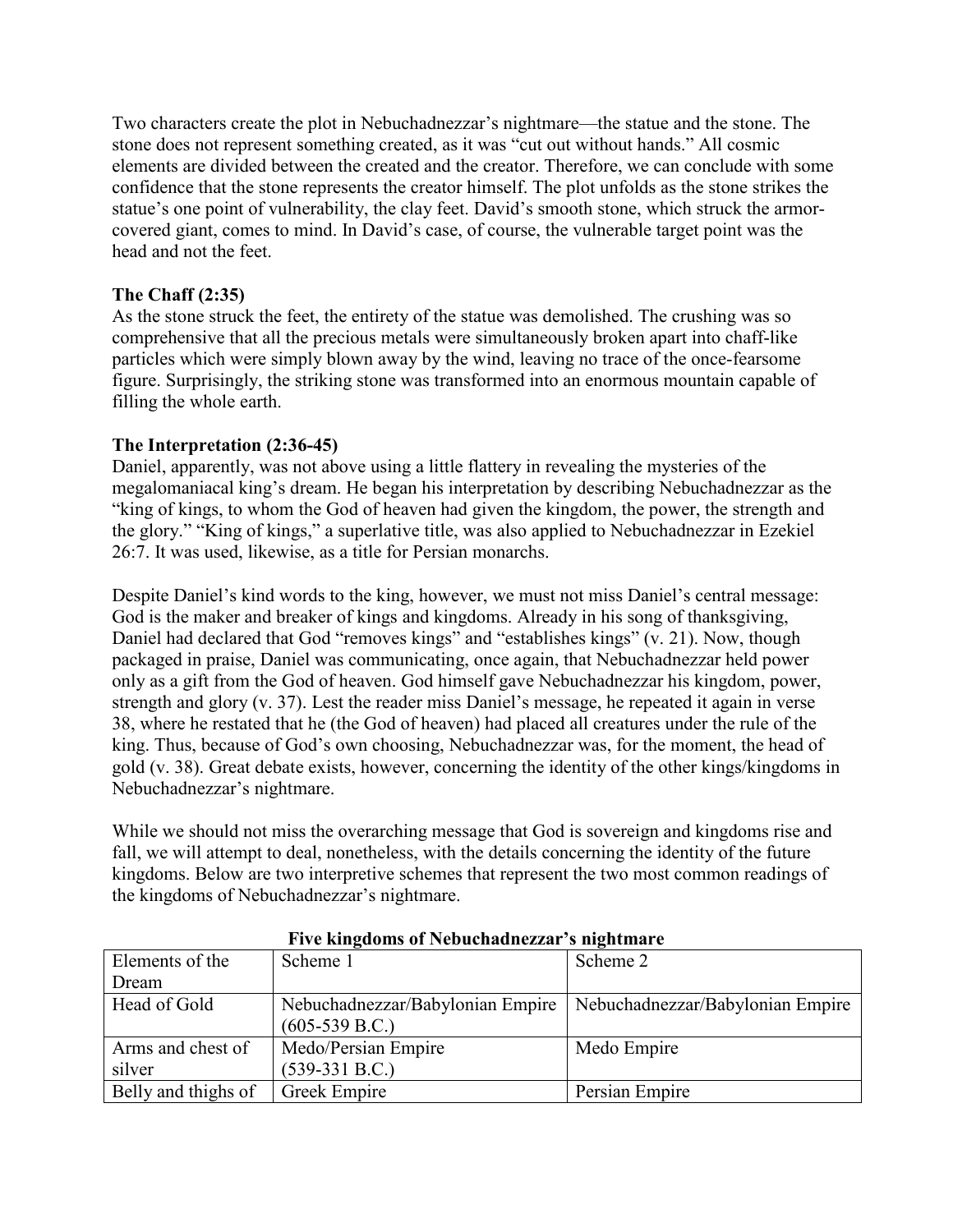| bronze                            | $(331-146 \text{ B.C.})$ |                |
|-----------------------------------|--------------------------|----------------|
| Legs of iron/feet of Roman Empire |                          | Greek Empire   |
| iron and clay                     | $(146 B.C.-A.D. 395)$    |                |
| Stone/mountain                    | Kingdom of God           | Kingdom of God |

Daniel was bringing a good word to those who were oppressed, exiled from God's land. God himself causes the rise of worldly kings and kingdoms and will, in due time, defeat all such forces that seek to oppose God. God's kingdom, and God's kingdom alone, will expand and take over the world; in fact, it will become an all-consuming mountain.

## **The Response (2:46-49)**

The king was awed, but not converted. As a polytheist, the king was more than willing to acknowledge the power of foreign deities, giving Yahweh credit for the power displayed in Daniel's ability to decipher the dream.

Earlier, Nebuchadnezzar was described by Daniel as the "king of kings" (v. 37). Employing another superlative, the text asserts that Yahweh is actually "the God of gods" (v. 47). He is also, moreover, the "Lord of kings."

As a result of Daniel's both stating and interpreting the king's dream, Daniel was given a high position. This text describes him as "ruler over the whole province of Babylon and chief prefect over all the wise men of Babylon" (v. 48). Apparently, Daniel's position was twofold. First, he administrated the key province of the empire, the very one that included the capital city, Babylon. Second, he was appointed chief counselor to the king with authority over all the other wise men.

Daniel, however, did not forget his friends Shadrach, Meshach, and Abednego. With a masterful stroke of transition, the author of Daniel mentions Daniel's Judean friends to prepare us for their very prominent story to be found in chapter 3.

# **Conclusion**

There are many lessons to be learned from contemplating the characters, images, and actions found at the end of chapter 2.

1. God is actively working in human history. Though kingdoms rise and fall, Yahweh is not surprised by the seating and unseating of kings. The best way to approach this text is not to become fixated on which countries or kingdoms are represented by the various elements of the statue. On the contrary, the writer has used broad strokes to paint a picture of God's active role in the rising and falling of kings and kingdoms. The writer was hoping that his readers, then in exile, would find hope even at their darkest moment.

2. Ultimately, God's kingdom is all that matters. The end of the vision, the crushing stone, represents the kingdom of God. With the enormity of a mountain that fills the entirety of the earth, the kingdom of God will prevail. That kingdom, indeed, has already begun in the person of Jesus, whose primary message was, "Repent, for the kingdom of God is at hand" (Mark 1:15). Indeed, did he not teach his disciples to pray, "Our Father, who art in heaven, hallowed be Your